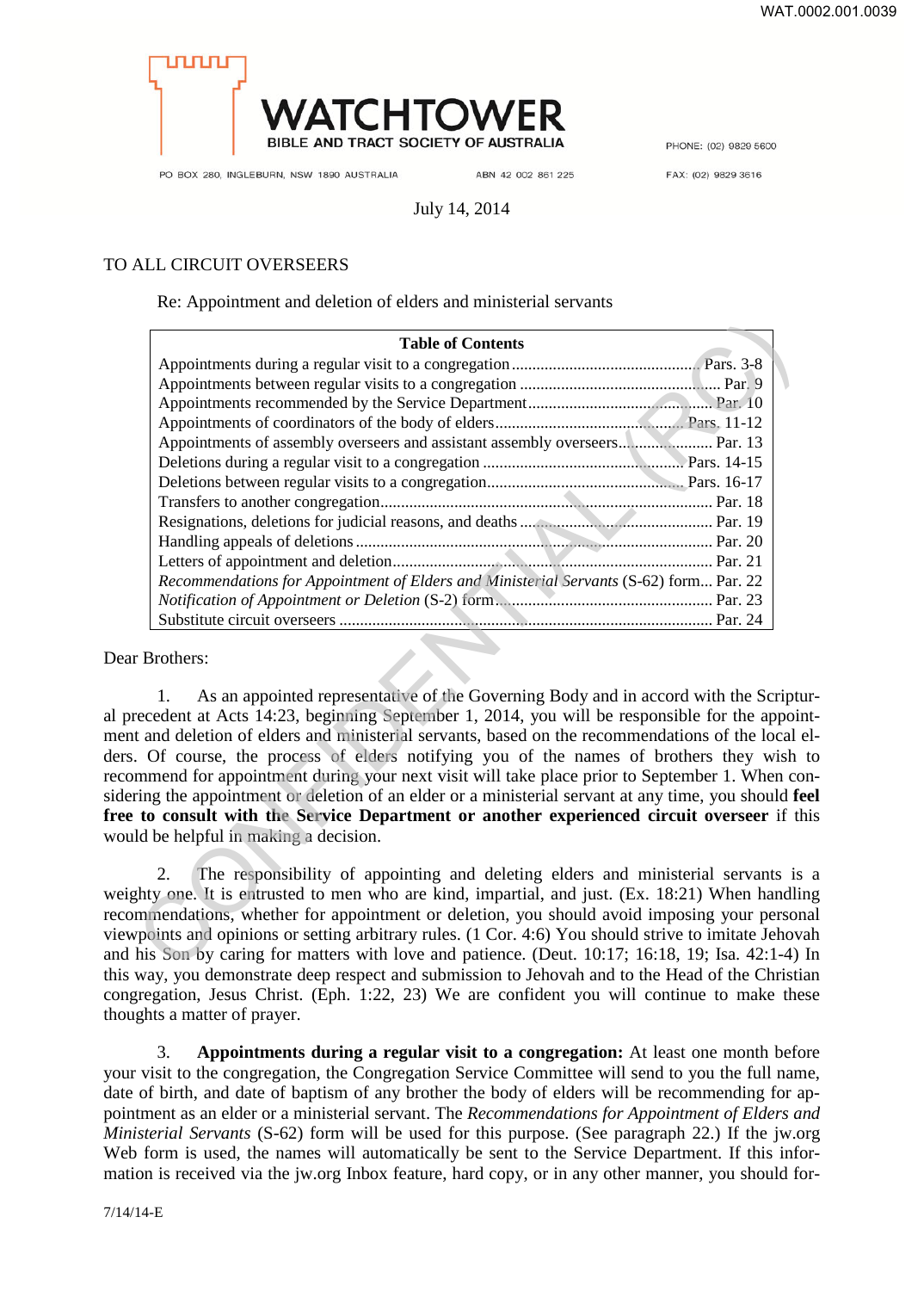ward this information immediately to the Service Department. The Service Department will notify you whether there are any reasons a recommendation should not be considered. If this occurs, you should inform the body of elders accordingly.

4. No earlier than a day or two before the start of the visit, perhaps when other congregation records are provided, the elders will provide you with background information that will help you have a complete view of the qualifications of the brother(s) being recommended for appointment. Such information would include letters of recommendation (or perhaps letters of introduction) from a previous congregation. During the week, you should make an effort to observe those whom the elders are recommending. (*tg* chap. 20 par. 2) During the meeting with the elders later in the week, you should discuss the Scriptural qualifications of each brother recommended.—*tg* chap. 20 par. 1; *ks10* chap. 3 pars. 1-10.

5. Along with this letter, we have provided a checklist to assist you in considering the qualifications of brothers being recommended. The checklist should not be read word-for-word to the elders, since a variety of scenarios are described and not all will apply. Neither should copies of the checklist be given to the elders. If you determine that the brother does not measure up to the Scriptural requirements to a reasonable degree, you will advise the elders accordingly and inform them how they can help the brother to qualify in the future.

6. When you decide to appoint a brother, you and another elder will meet with the brother to inform him of his appointment. If the brother is (1) being appointed for the first time as a ministerial servant or (2) being reappointed as an elder or a ministerial servant for reasons other than his move from one congregation to another, you should ask the following questions: "Is there anything from your past, even before baptism, or in your personal or family life that disqualifies you or that would prevent you from accepting this appointment? Is there any reason why your appointment should not be announced to the congregation? Have you ever been involved at any time in the past with child sexual molestation?" (This revises the direction in the *Shepherding* textbook, chapter 3, paragraph 13.) If the brother answers no to the questions, you should provide the elders with a signed appointment letter that includes the brother's name in the list of those appointed during the visit. (See paragraph 21.) You should inform the Service Department of the appointment using the *Notification of Appointment or Deletion* (S-2) form. (See paragraph 23.) The appointment will be announced to the congregation at the next Service Meeting.<sup>1</sup> r one elsens are recommentained as a elsens and a for the system and the search of the system of the betters are the better in the better line of the better in the better line of the better in the better line of the bette

7. If the brother approved for appointment is not present at the conclusion of the visit and it is necessary to ask him the three questions mentioned in paragraph 6, you should not include the brother's name in the appointment letter, if any, left with the elders at the end of the visit. Rather, when the brother returns, the coordinator of the body of elders will assign two elders to ask the brother the three questions. The coordinator of the body of elders will then inform you of the brother's answers. If the brother answers no to the questions, you should provide the elders with a signed appointment letter. (See paragraph 21.) At the Service Meeting following the receipt of the appointment letter, the brother's appointment will be announced to the congregation.<sup>1</sup>

8. If the brother approved for appointment is not present at the conclusion of the visit but it is not necessary to ask him the three questions mentioned in paragraph 6, you should include the brother's name in the appointment letter left with the elders at the end of the visit. When the brother returns,

 $\overline{a}$ 

<sup>&</sup>lt;sup>1</sup> In the states and territories of Australia where an appointed brother is required to obtain a Working With Children Check (WWCC), the procedure outlined in the relevant policy letter for that particular state (as contained in the congregation permanent file of policy letters (S-22) for Australia), will need to be followed before the brother's appointment is announced to the congregation.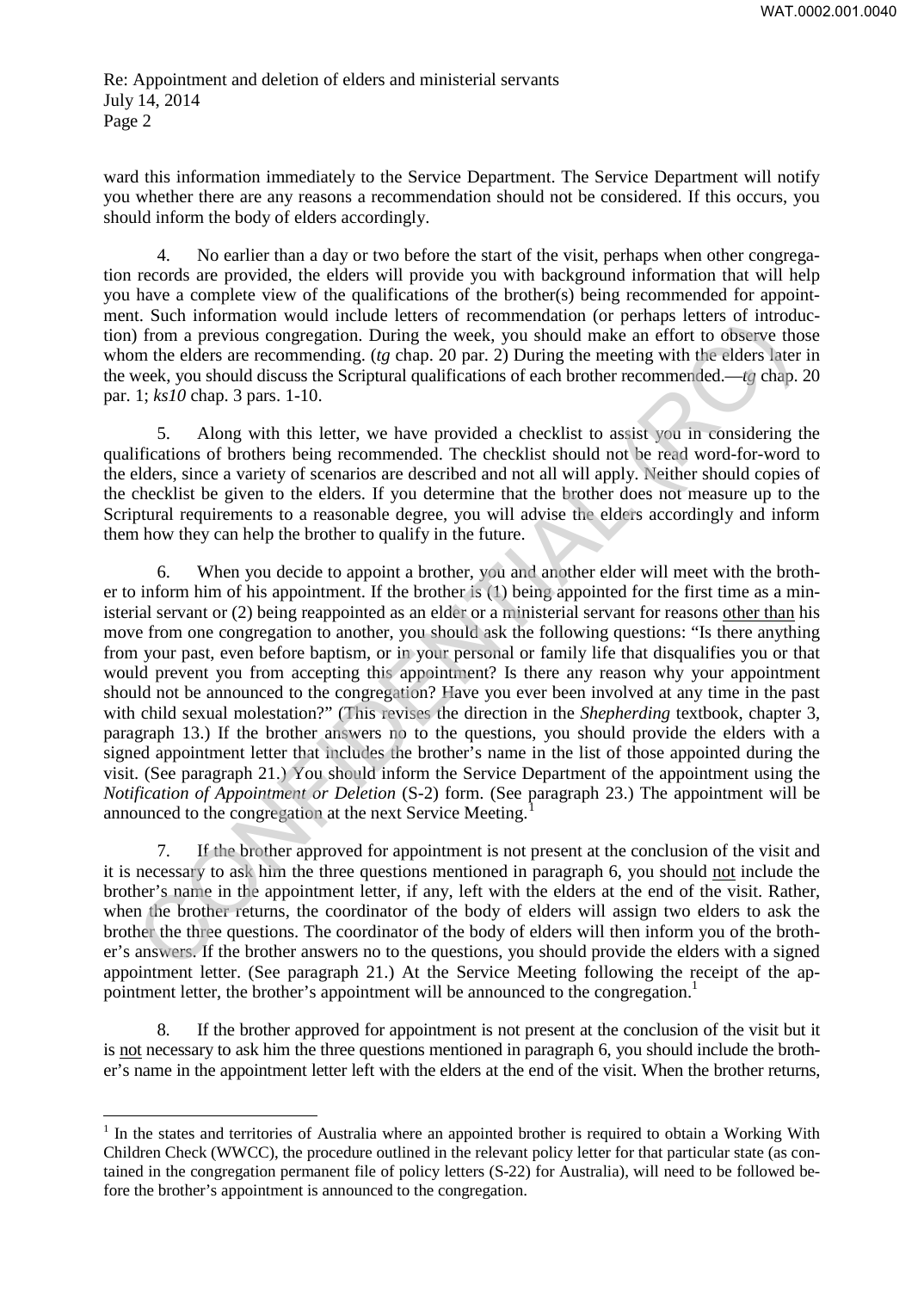two elders will meet with the brother to inform him of his appointment before it is announced to the congregation. $<sup>1</sup>$ </sup>

9. **Appointments between regular visits to a congregation:** When a brother moves into a congregation with a favorable letter of recommendation for reappointment and your next visit is not in the near future, the body of elders may recommend his immediate reappointment. In such cases, the Congregation Service Committee will submit the *Recommendations for Appointment of Elders and Ministerial Servants* (S-62) form to you along with a copy of the letter of recommendation from the service committee of his former congregation. (See paragraph 22.) If the recommendation is approved, you should generate an appointment letter to be sent to the new body of elders and inform the Service Department of the appointment using the *Notification of Appointment or Deletion* (S-2) form. (See paragraphs 21 and 23.) If there are disqualifying factors mentioned or questions raised in the letter of introduction from the brother's former congregation, you may encourage the elders to wait until your next visit to make the recommendation so they have an opportunity to observe the brother for a time.

10. **Appointments recommended by the Service Department:** At times, the Service Department will assign an appointed elder or ministerial servant, such as a special pioneer or a graduate of the School for Kingdom Evangelizers, to serve in a particular congregation. In such cases, the Service Department will recommend that the brother be appointed in the congregation. Thereafter, you may generate an appointment letter to the new congregation and inform the Service Department using the *Notification of Appointment or Deletion* (S-2) form.—See paragraphs 21 and 23.

11. **Appointments of coordinators of the body of elders:** You are responsible for the appointment of the coordinator of the body of elders. When needed, this appointment will be made during your regular visit to the congregation. You should review the qualifications mentioned in the *Shepherding* textbook, chapter 2, paragraph 11, with the body of elders. This should be done early in the week of your visit, preferably on Tuesday evening following the congregation meetings that night. These points should again be reviewed with the elders later in the week when discussing their recommendations with them. The name of the brother appointed as the new coordinator of the body of elders should be listed in the appointment letter with "(CBOE)" appearing after his name.—See paragraph 21. ers and Muniterial Servantis (S-52) form to you along with a copy of the letter of recommends<br>from the service committee of his former congregation. (See paragraph 22.) If the recomments approved, you should generate an a

12. If a temporary adjustment in the coordinator of the body of elders is made apart from your visit, the Congregation Service Committee should immediately notify you, explaining the reason for the change. Whether the change in the coordinator of the body of elders is permanent or temporary, a *Coordinator of the Body of Elders/Secretary Change of Address* (S-29) form should be sent to the Service Department.

13. **Appointments of assembly overseers and assistant assembly overseers:** You are responsible for the appointment of assembly overseers and assistant assembly overseers. Although no appointment letters need to be generated, you should inform the Service Department of the appointment by means of the *Notification of Appointment or Deletion* (S-2) form.—See paragraph 23.

14. **Deletions during a regular visit to a congregation:** Recommendations for deletion because of poor judgment not of a judicial nature are best considered during your visit to the congregation. At the start of the visit, the elders will provide any background information that will help you have a complete view of the qualifications of a brother recommended for deletion. During your meeting with the elders later in the week, you should discuss the Scriptural qualifications of the brother. (*ks10* chap. 3 pars. 15-24) If you agree with the recommendation, you and another elder should in-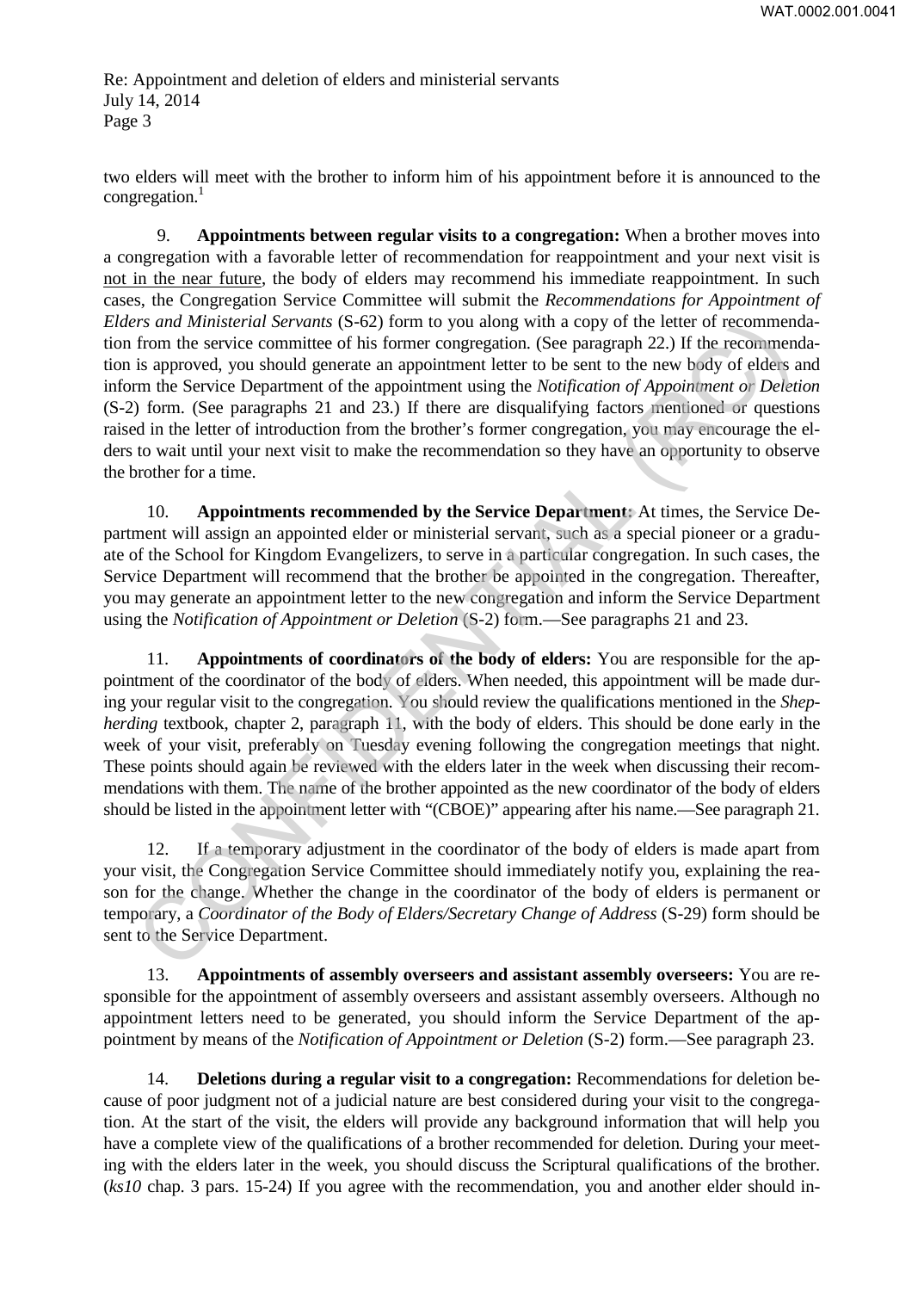form the brother of the deletion sometime before the conclusion of the visit. Of course, an elder who attends the meeting to discuss his qualifications will be informed of the decision at that time.

15. If the brother agrees with the decision, you should generate a letter of deletion to be left with the body of elders and inform the Service Department using the *Notification of Appointment or Deletion* (S-2) form. (See paragraphs 21 and 23.) The announcement of the deletion will be made at the next Service Meeting. (*ks10* chap. 3 par. 26) If the brother disagrees with your decision, he should be informed of his right to appeal.—See paragraph 20.

16. **Deletions between regular visits to a congregation:** If serious questions arise concerning a brother's qualifications and your next visit is not in the near future, the body of elders should follow the procedure outlined in the *Shepherding* textbook, chapter 3, paragraphs 22-24. If after reviewing a brother's qualifications the elders decide to recommend his deletion, the Congregation Service Committee may submit their recommendation to you immediately. Their letter should provide complete details and indicate whether or not the brother agrees with their recommendation. (*ks10* chap. 3 par. 25) If you agree with the recommendation and believe it should be processed immediately, you should send a letter of deletion to the body of elders. (See paragraph 21.) Upon receipt of the letter, the coordinator of the body of elders will assign two elders to inform the brother of your decision. If the brother accepts the decision, the announcement will be made at the next Service Meeting. (*ks10* chap. 3 par. 26) You should inform the Service Department using the *Notification of Appointment or Deletion* (S-2) form. (See paragraph 23.) If the brother does not accept the decision, he will be informed of his right to appeal, the announcement to the congregation will be held in abeyance, and the coordinator of the body of elders will inform you.—See paragraph 20. hould be informed of his right to appeal.—See paragraph 20.<br>
16. **Deteions between regular visits to a congregation:** If serious questions arise conding a brother's qualifications and your next visit is <u>not in the near f</u>

17. If the letter recommending a brother's deletion indicates that the brother disagrees with the elders' recommendation or if the reason for the recommendation is an issue of poor judgment that is not widely known, you may decide to wait until your next visit to consider the matter. In such cases, you should inform the body of elders accordingly. Meanwhile, the brother will continue to serve as an elder or a ministerial servant, and the body of elders will determine what congregation responsibilities he will have in the interim, according to the circumstances.

18. **Transfers to another congregation:** At the start of each visit, the elders should inform you of any elders or ministerial servants who moved out of the congregation since the last visit. If jw.org still lists the brother as serving in the congregation, you should inform the Service Department by means of the *Notification of Appointment or Deletion* (S-2) form. (See paragraph 23.) In such cases, a letter of deletion should not be provided.

19. **Resignations, deletions for judicial reasons, and deaths:** The Congregation Service Committee will immediately inform you of (1) the deletion of an elder or a ministerial servant because of resignation, judicial reproof, disfellowshipping, or disassociation or (2) the death of an elder or a ministerial servant. You should thereafter inform the Service Department using the *Notification of Appointment or Deletion* (S-2) form. (See paragraph 23.) For deletions resulting from judicial reproof or the resignation of a brother, you should also generate a deletion letter to the body of elders. (See paragraph 21.) No letter of deletion should be sent in cases of disfellowshipping, disassociation, or death.

20. **Handling appeals of deletions:** If an elder or a ministerial servant disagrees with his deletion and wishes to appeal the decision, he should immediately write a brief letter to the Service Department, with a copy to the body of elders and you, explaining why he disagrees with the dele-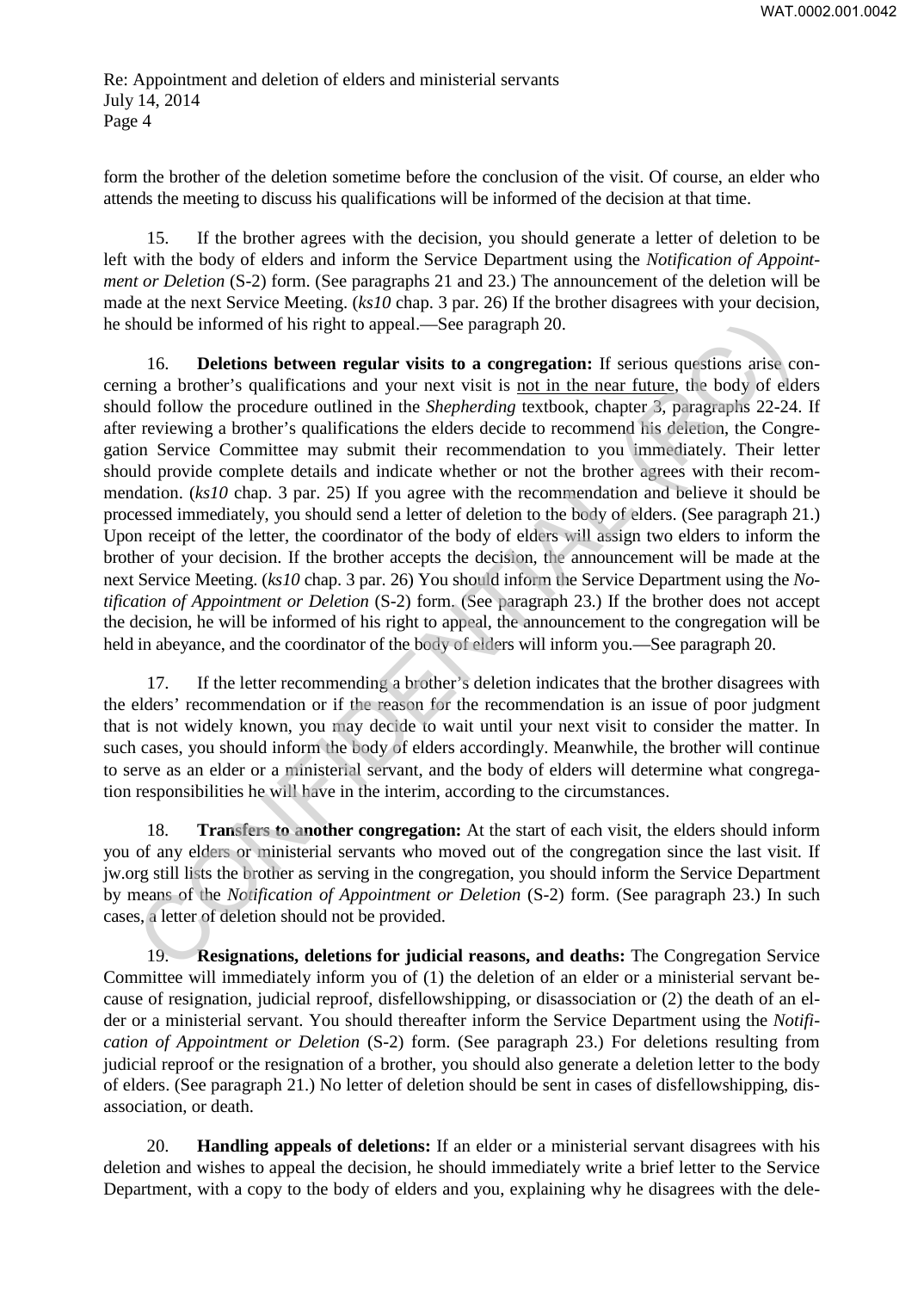tion. The announcement of deletion will be held in abeyance, and the letter of deletion will be destroyed (if one had been generated). Thereafter, the Service Department will select an experienced circuit overseer who will then rehear the entire matter with you. You should listen to the brother carefully and deal with him kindly and justly. You may consult the Service Department for advice. After you and the other brother hearing the appeal reach a joint decision, there is no further right to appeal. If it is decided that the brother should be deleted, you should generate a letter of deletion to the body of elders and inform the Service Department using the *Notification of Appointment or Deletion* (S-2) form. (See paragraph 23.) Once the body of elders receives the letter of deletion, the announcement of deletion will be made at the next Service Meeting.

21. **Letters of appointment and deletion:** At the end of this letter, a sample letter of appointment and deletion has been provided. Please note that the letter should include your own circuit letterhead, should be addressed to the body of elders, and should include the names of those being appointed or deleted in the congregation. The original, signed letter will be left with (or sent to) the elders for them to place in the congregation confidential file. The date of the letter will be considered the official date of the appointments and/or deletions noted therein. Please use the wording exactly as shown, which will make it clear that you, in your capacity as an appointed circuit overseer, are making the appointments or deletions.

22. *Recommendations for Appointment of Elders and Ministerial Servants* **(S-62) form:** Beginning August 1, 2014, the Congregation Service Committee should use the *Recommendations for Appointment of Elders and Ministerial Servants* form to submit to you the names, birth dates, and baptism dates of brothers being recommended for appointment in conjunction with a regular visit. Effective September 1, 2014, this form should also be used to submit recommendations for appointments between visits. Enhancements to jw.org are under way to provide a Web version of the form. In the event that this new Web form is not available by the time it is needed, the service committee should submit this information by means of the PDF version of the form, using the jw.org Inbox feature. The PDF version of the form, containing editable fields, will be posted in the "Forms" section of jw.org in the near future. *m* (S-2) form. (See paragraph 23.) Once the body of elders receives the letter of deletion,<br>ouncement of deletion will be made at the next Service Meeting.<br>21. Letters of appointment and deletion: At the end of this lett

23. *Notification of Appointment or Deletion* **(S-2) form:** You should use this form to inform the Service Department of any appointments or deletions you make, whether in conjunction with a regular visit to congregations, between visits, or in conjunction with the formation of a new congregation. Enhancements to jw.org are under way to provide a Web version of the form. In the event that this new Web form is not available by the time it is needed, you should submit this information by means of the PDF version of the form, using the jw.org Inbox feature. The PDF version of the form, containing editable fields, will be posted in the "Forms" section of jw.org in the near future.

24. **Substitute circuit overseers:** In the event a substitute circuit overseer will serve a congregation, it may still be possible for him to contact you and discuss any recommendation(s) sometime after the meeting with the elders but before the conclusion of the visit. At the conclusion of the visit, the substitute circuit overseer should forward his recommendation(s) and those of the body of elders to you for consideration. You will handle the recommendation(s) as you would other recommendations for appointment or deletion that are received between visits. You should inform the elders that the substitute is not authorized to make appointments or deletions.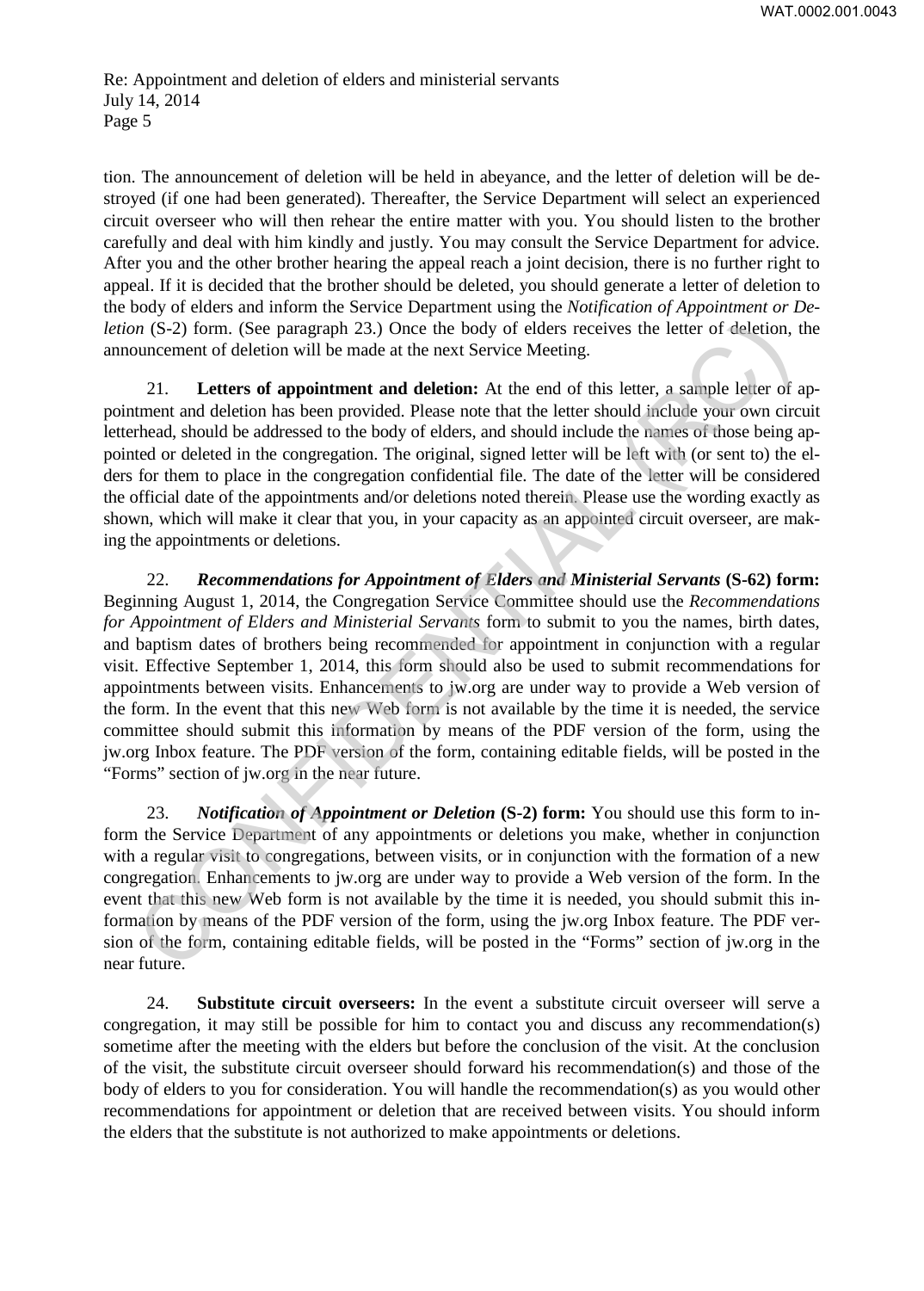25. In due course, *Traveling Overseer Guidelines* will be updated to reflect the changes described in this letter. It has been decided that substitute circuit overseers will be provided access to *Traveling Overseer Guidelines* once the revised version is completed. In the meantime, please provide them with a copy of this letter and its attachments. We send our warm Christian love.

Your brothers,<br>Watchtower 287, Society Substitute circuit oversees

c: Substitute circuit overseers